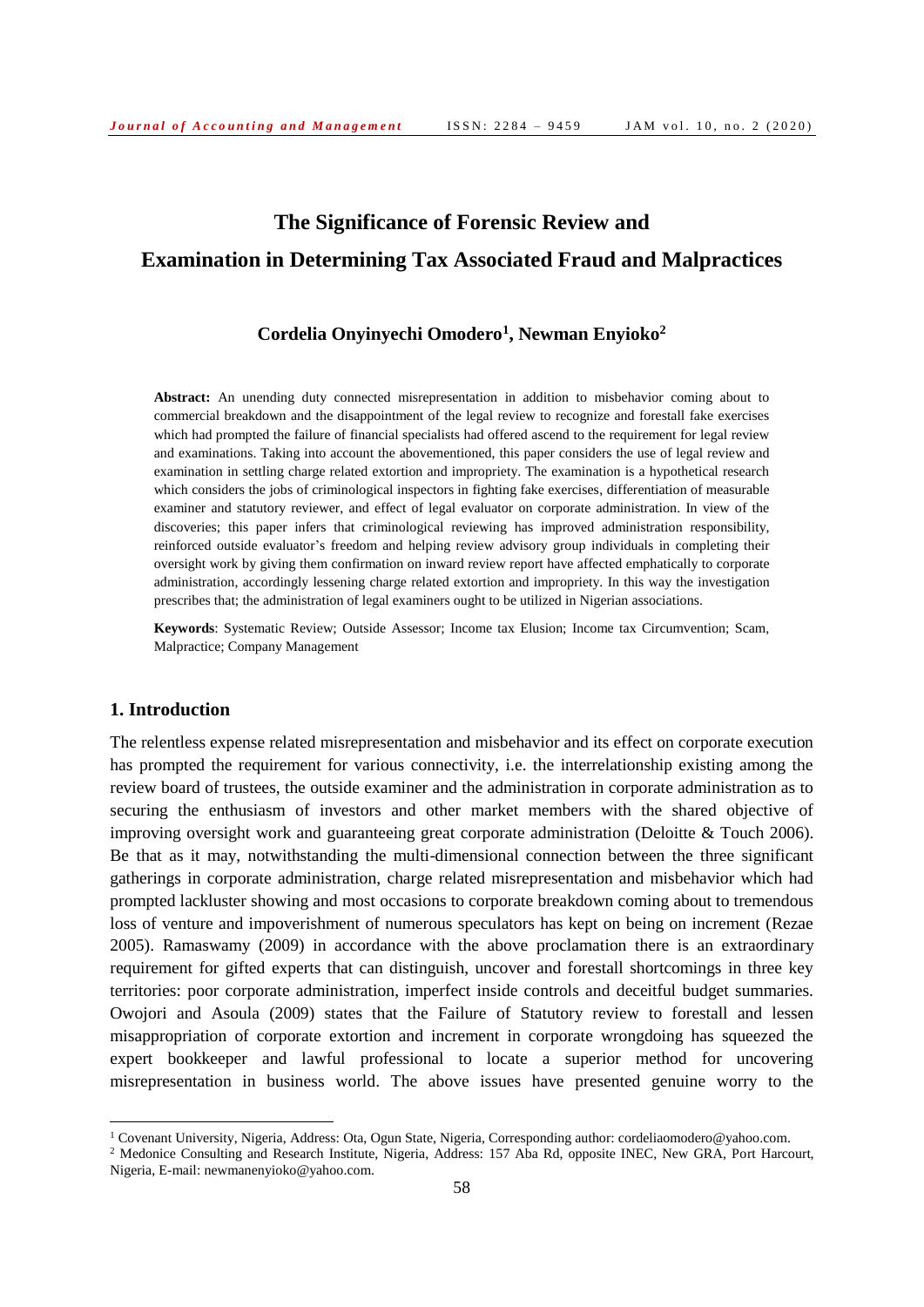bookkeeping calling, and clients of bookkeeping data, consequently offering ascend to the call for legal examiners. Taking into account the abovementioned, this paper targets looking at the importance of legal review and examination in settling charge related misrepresentation and wrongdoing.

#### **1.1. Objectives of the Study**

In view of the above problem this study considers the following:

i. Examining the use of measurable review and examination in battling false exercises in corporate association.

ii. Determining the attributes required by measurable evaluators as to battle false exercises.

iii. Differentiating between Forensic Auditor and Financial Auditor.

#### **2. Methodology**

This paper is a hypothetical report on the use of criminological review and examination in settling charge related extortion and wrongdoing and it utilized the optional wellspring of information assortment by utilizing accessible writing on measurable inspecting and examinations as for settling charge related misrepresentation and impropriety.

#### **3. Literature Review**

#### **3.1. The Concept of Fraud**

Various researchers have shifted meanings of misrepresentation. Adewumi (1986) characterized misrepresentation as a cognizant planned activity of an individual or gathering of people with the aim of modifying reality and additionally certainty for narrow minded individual money related increase. It includes the utilization of duplicity and stunt and once in a while exceptionally shrewd tricky and ability. Watoseninyi (1996) sees misrepresentation as anomaly including criminal misleading to acquire an uncalled for or illicit bit of leeway. He further clarifies that extortion is the deviation of an individual's or association's cash or merchandise for fulfillment of individual or egotistical wants utilizing criminal double dealing procedures which are distinguished to incorporate defalcation by method for misappropriation of cash or products or control of records. From the legitimate perspective, misrepresentation arranges itself as nonexclusive term which grasps every single diverse mean, which human creativity can devise, that are turned to by one individual to get a bit of leeway over another by affectations (Nigerian Criminal Code, 1990). As indicated by Chambers Universal Learners' Dictionary (1985), the outdated Common Law Manual (Masango, 1998) contends that extortion is an unlawful making, with expectation to cheat, a deception which causes genuine preference or which is possibly biased to another. It recognizes basic components as follows: unlawfulness, distortion (which could be as words, direct, or inability to uncover); preference (which could either be genuine or potential), and expectation. The United States Association of Fraud Examiners (1999), in a somewhat traditionalist style, recognizes misrepresentation as the fake transformation and acquiring of cash or property by affectations; included are burglaries by bailee and awful check. Ihiagarajah (2008) sees extortion to mean any of various activities completed with the aim of duping a foundation or association. Essentially, the idea has been expressed to mean the utilization of fake intends to get cash, resources, or other property claimed or held by an association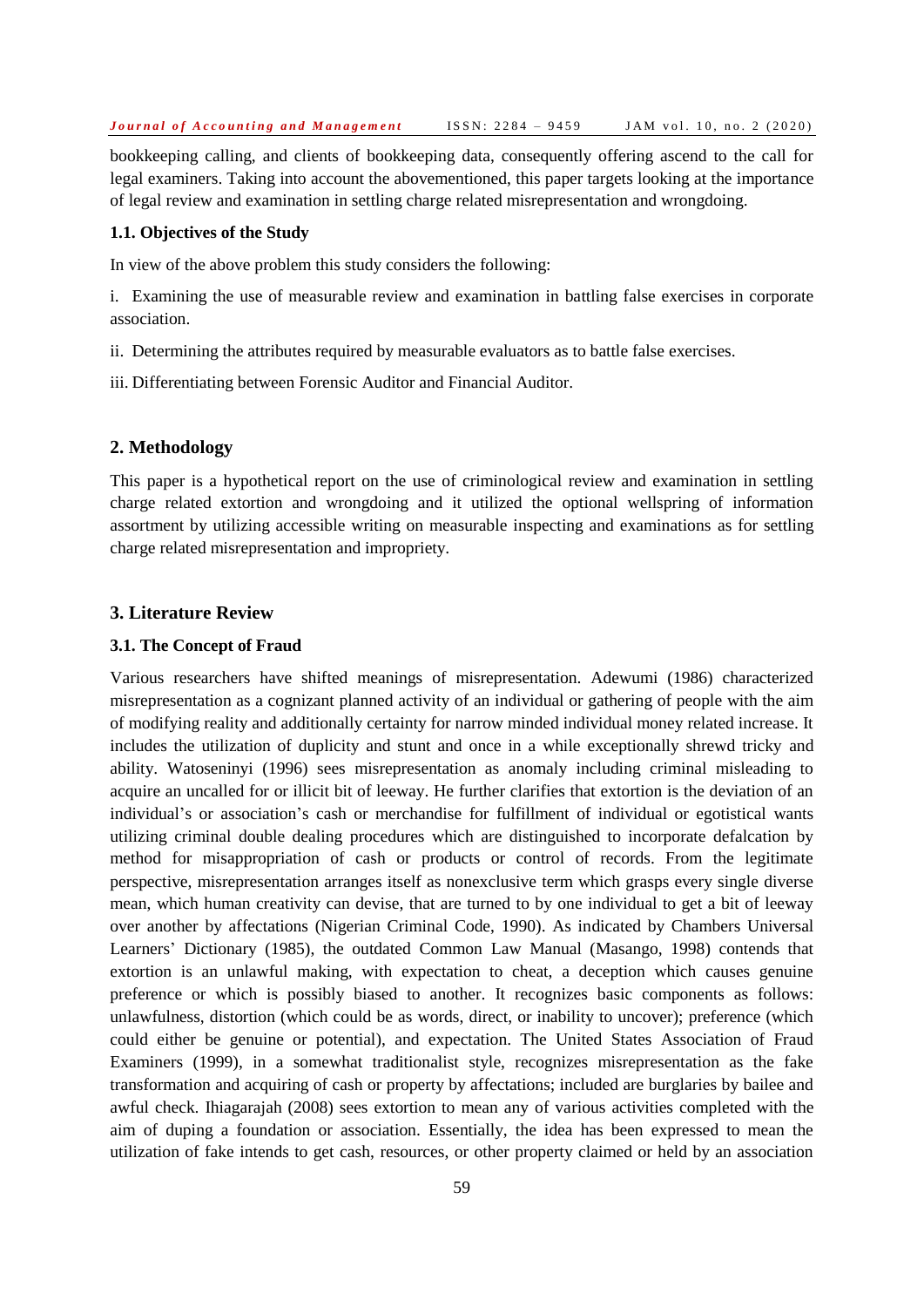(Wikipedia, 2013). One thing stands apart from the different definitions above which is the way that extortion shift generally in nature, character and technique for execution.

#### **3.2. The Concept Misfeasance**

Misfeasance in open office is a reason for activity in the common courts of England and Wales and certain Commonwealth nations. It is an activity against the holder of an open office, asserting generally that the workplace holder has abused or manhandled his capacity. The tort can be followed back to 1703 when Chief Justice Sir John Holt concluded that a landowner could sue a police Constable who denied him of his entitlement to cast a ballot (Ashby v White), (Hill & Hill, 2005). The tort was restored in 1985 when it was utilized with the goal that French turkey makers could sue the Ministry of Agriculture over a question that hurt their deals. In principle, misfeasance is unmistakable from nonfeasance. Nonfeasance is a term that portrays an inability to act that outcomes in damage to another gathering. Misfeasance, on the other hand, depicts some confirmed demonstration that, however lawful, causes hurt. By and by, the differentiation is befuddling and un-educational. Courts regularly experience issues deciding if hurt came about because of an inability to act or from a demonstration that was inappropriately performed. Impropriety is a far reaching term utilized in both common and Criminal Law to portray any demonstration that is unjust. It's anything but a particular wrongdoing or TORT, yet might be utilized by and large to depict any demonstration that is criminal or that is unfair and offers ascend to, or by one way or another adds to, the injury of someone else, (West's Encyclopedia of American Law, 2008). Misbehavior is a certifiable demonstration that is illicit or illegitimate. In tort law it is unmistakable from misfeasance, which is a demonstration that isn't unlawful yet is inappropriately performed. It is additionally unmistakable from Nonfeasance, which is an inability to act that outcomes in injury. Misbehavior is purposefully accomplishing something either legitimately or ethically wrong which one reserved no option to do. It generally includes unscrupulousness, illicitness, or purposely surpassing expert for ill-advised reasons. Misbehavior is recognized from "misfeasance," which is submitting a wrong or blunder accidentally, carelessness or incident, yet not by deliberate bad behavior.

#### **3.3. The Concept of Forensic Auditing**

The idea measurable inspecting and scientific bookkeeping are utilized reciprocally. The idea has been articulated by a few creators and researchers. As indicated by Dahli (2008), scientific originates from the Latin word 'for open' and explicitly to 'gathering'. The discussion was the place the Ancient Romans were instructed to work together and settle debates in addition to other things. He further buttressed that scientific identifies with the utilization of information to legitimate issues, for example, violations. This definition follows the historical backdrop of legal bookkeeping and its application in suit support. Legal is as old as history yet its use got little consideration previously. It is presently turning out to be conspicuous as a result of increment in money related outrages. Joshi (2003) attributed the beginning of measurable bookkeeping to Kutilya, the main business analyst whom he said referenced 40 different ways of misappropriation hundreds of years prior. In any case, he expressed that the term scientific bookkeeping was begat by Peloubet in 1946, when he characterized criminological bookkeeping as the utilization of bookkeeping information and analytical aptitudes to recognize and resolve lawful issues. Crumbley (2003) characterized scientific examining as a bookkeeping examination that can reveal conceivable extortion that is appropriate for introduction in court. A scientific bookkeeper utilizes his insight into bookkeeping, law, analytical reviewing, criminology, and brain science to reveal extortion, discover proof and present such proof in court whenever required. As per him individual who professes to be something that he isn't is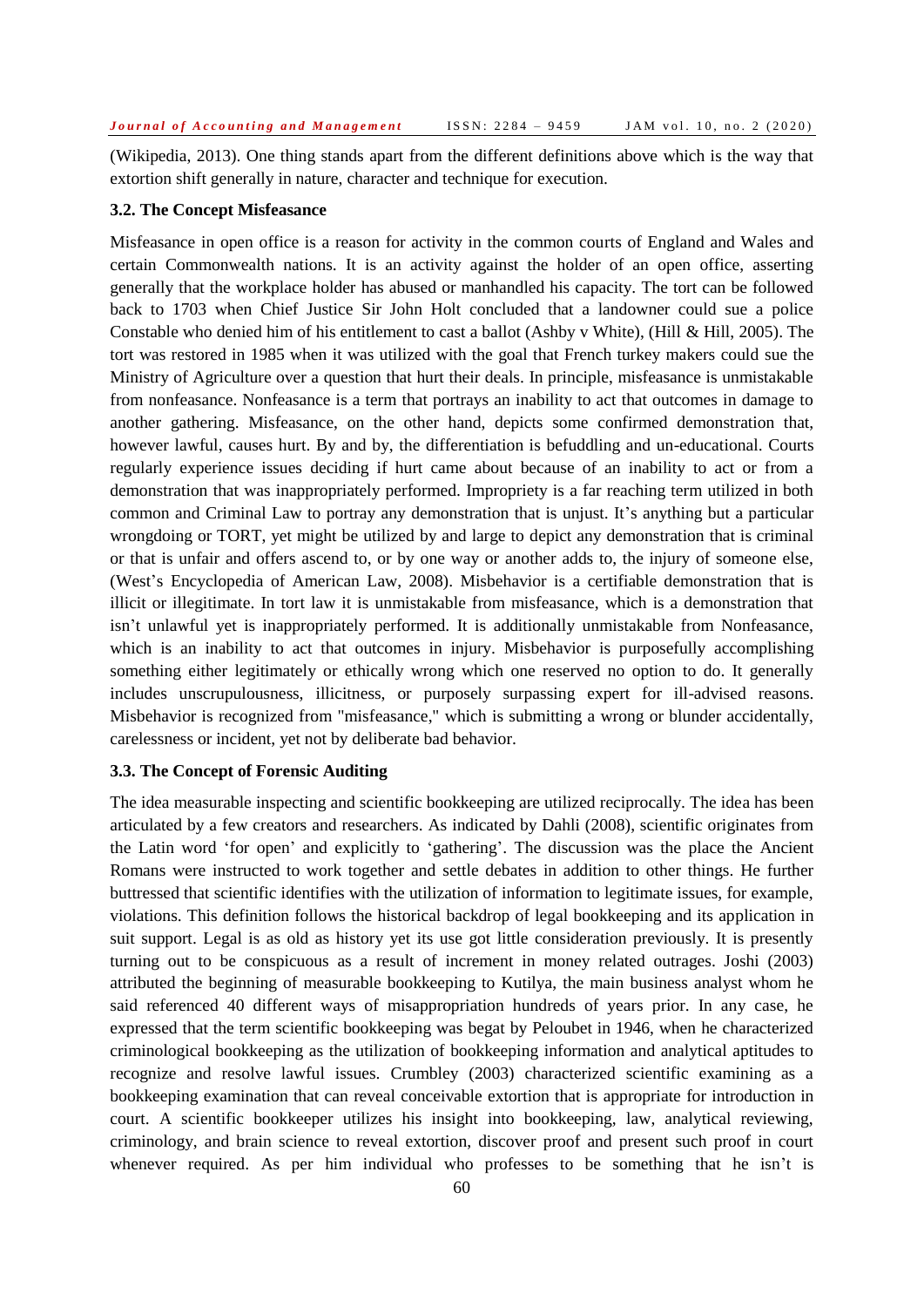misrepresentation, a catch, a tricky, stunt, cheat and a swindler. Criminological bookkeeping is not quite the same as the old charge or acknowledge bookkeeping as it gives a bookkeeping investigation that is appropriate to the association, which will help in settling the debates that emerge in the association. Measurable bookkeepers are frequently held to dissect, decipher, outline and present complex money related and business related issues in a way, which is both justifiable and appropriately bolstered. Albretch and Albretch (2001), portrayed measurable inspecting as the usage of particular insightful aptitudes in completing an enquiry led in such a way, that the result will have application to the official courtroom. They further expressed that the essential point of scientific inspecting is misrepresentation recognition, dissimilar to the customary evaluating that centers around survey of interior control framework, blunder distinguishing proof and avoidance. Scientific evaluators are experienced reviewers, bookkeepers, and specialists of legitimate and budgetary records that are employed to investigate conceivable doubt of false movement inside an organization; or are contracted by an organization who may simply need to keep deceitful exercises from happening. The situation demands declaring, wherever accountability of the falsification may be established such that information will be relevant and useful to the court of legal jurisdiction or in managerial procedures. Otherwise called insightful bookkeeping, legal bookkeeping is a nitty gritty assessment and examination of budgetary archives and records for use as proof in a courtroom. The term measurable bookkeeping can allude to anything from the execution of a misrepresentation examination to the entertainment of genuine bookkeeping records after the revelation that they have been controlled.

#### **4. Conceptual Definition of Strategic Tax Behaviors**

#### **4.1. Tax Evasion, Tax Avoidance and Licit Savings of Taxes**

With the end goal of this examination, key assessment practices (or forceful duty arranging methodologies) are each one of those activities planned exclusively to limit corporate expense commitments whose legitimateness might be under uncertainty. Three classifications of expense practices can be recognized: tax avoidance, charge evasion and licit sparing of duties, (Akindele, 2011). Tax avoidance can be artificially characterized as deliberate unlawful conduct, (conduct including an immediate infringement of assessment law, so as to get away from installment of expenses). Tax avoidance is the illicit avoidance of assessments by people, organizations and trusts. Tax avoidance frequently involves citizens intentionally distorting the genuine condition of their issues to the expense specialists to diminish their duty risk and incorporates unscrupulous assessment detailing, for example, pronouncing less pay, benefits or gains than the sums really earned, or exaggerating conclusions. Interestingly, charge shirking is the lawful utilization of duty laws to diminish one's taxation rate. Both tax avoidance and shirking can be seen as types of expense resistance, as they portray a scope of exercises that expect to subvert a state's assessment framework, albeit such arrangement of duty evasion isn't unquestionable, given that shirking is legal, inside selfmaking frameworks. Licit sparing of charges can be characterized as ordinarily acknowledged types of practices which are neither illegal nor against the actual intent of the law. The extent of every one of these ideas fluctuates from nation to nation contingent upon government's strategies, court choices, charge specialists' mentalities and popular conclusion. Right now, charge practices are along these lines all practices recognized as tax avoidance or expense evasion.

Exercises being done by Forensic Auditors Institute of criminological examiners (IFA) characterizes measurable movement as the action that comprises of social event, confirming, preparing, breaking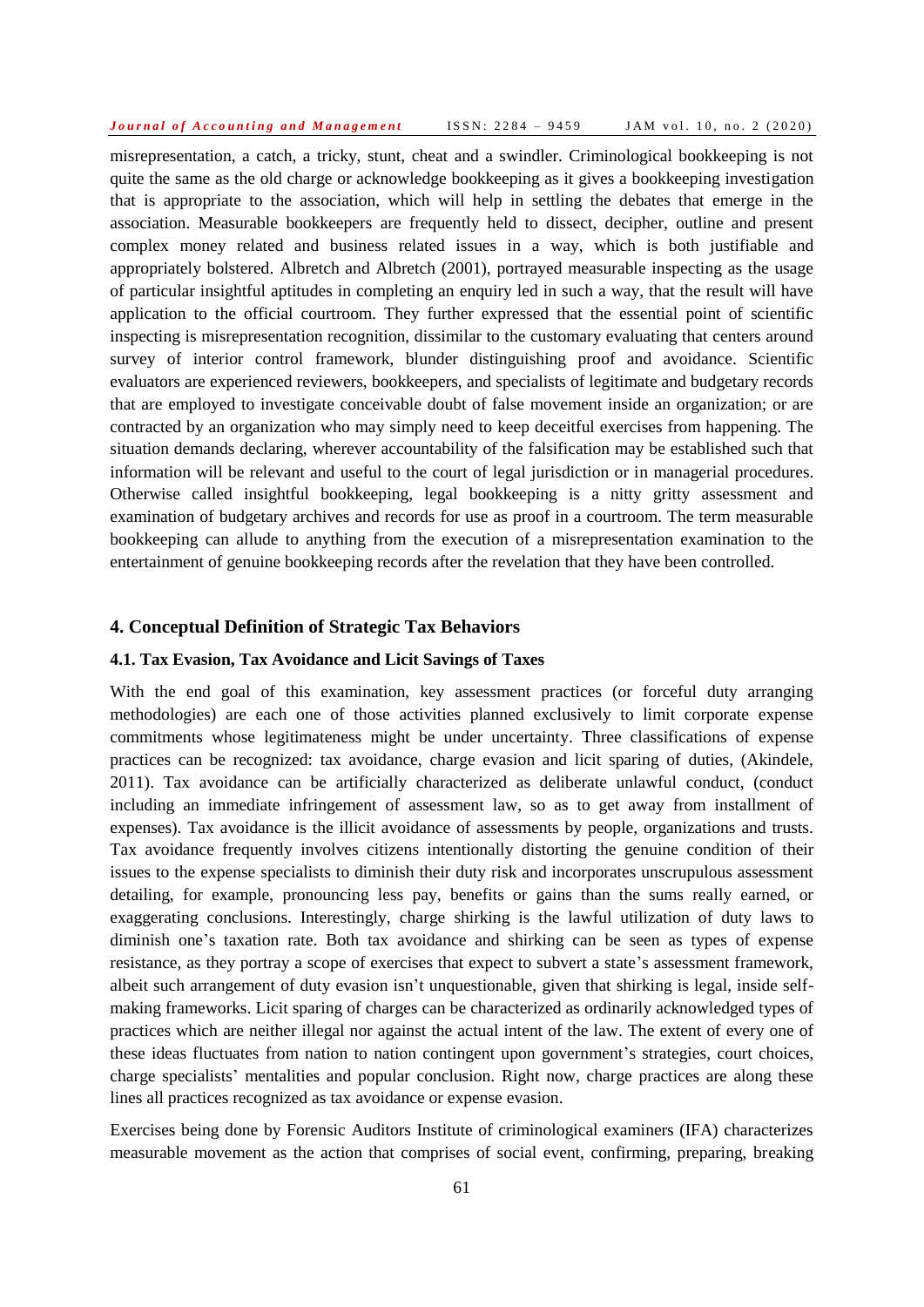down of and providing details regarding information so as to get realities as well as proof in a predefined setting in the territory of legitimate monetary questions and additionally regulative (counting misrepresentation) and offering safeguard guidance. From the over one can say that a legal examiner is a specialist in bookkeeping with encounters and unique aptitude in Auditing, Fraud recognition and criminology that does examination which is usable in the Law Court. So as to comprehend exercises been done by the scientific evaluator there is have to know the target of legal review.

The targets of legal review will assist us with understanding the job of measurable inspector and its effect on corporate administration. These goals are:

- To improve the board responsibility.
- To improve corporate administration and the statutory review work.
- To improving monetary announcing framework.
- Help in distinguishing charge related extortion and misbehavior.
- Help in reinforcing reviewers' freedom
- Providing extra affirmation for review councils.

• Financial articulation reviewers to assume more noteworthy liability for the location of misrepresentation and unlawful acts while examining budget report because of the way that another arrangement of evaluators (legal inspectors) would be basically assessing their job.

• Forensic reviews possibly could give the review panels instrument to all the more likely assess the nature of the budget summary inspected by the outer reviewer.

Contrasts between Forensic Auditing and Financial Auditing

Scientific inspector or Non-statutory reviewer is utilized or selected by association to determine claims and recognize or forestall deceitful exercises suspected or visualized in the association. Accordingly, Forensic inspectors complete examination as to determine charges on fake money related issues through court. Criminological review is anything but a typical review yet review which might follow examining strategies and GAAP in completing its capacity. Zimbeldam et al. (2012) states that, such review is a proactive review which goes past typical review methodology. Scientific review is aimed at explicit claims. Criminological review is done as a monetary examination on explicit charges. Henceforth he has a lot of time to research and examine altogether explicit false money related issue with accentuation on utilizing such proof in law court if there should arise an occurrence of contest (Albrecht and Albrecht 2009). Legal Auditor isn't able to acknowledge clarifications and records at face esteem (Cole, 2009). From the over the measurable evaluator is required to consistently go past the typical review and quest for misrepresentation which are to be accounted for to whosoever has selected the criminological inspector or to be utilized as master proof in the law courts.

Money related examiner or statutory inspector is typically selected to carryout statutory review. The budgetary review is typically done to fulfill statutory prerequisites, and guarantee that records arranged/kept up are in accordance with GAAP. Millichamp (1990) states that the statutory review is an obligatory review which guarantees that fiscal summary are in accordance with GAAP. From the abovementioned, it very well may be said that statutory examiner might possibly go past the procedural review since he isn't constrained by law to scan for misrepresentation but instead in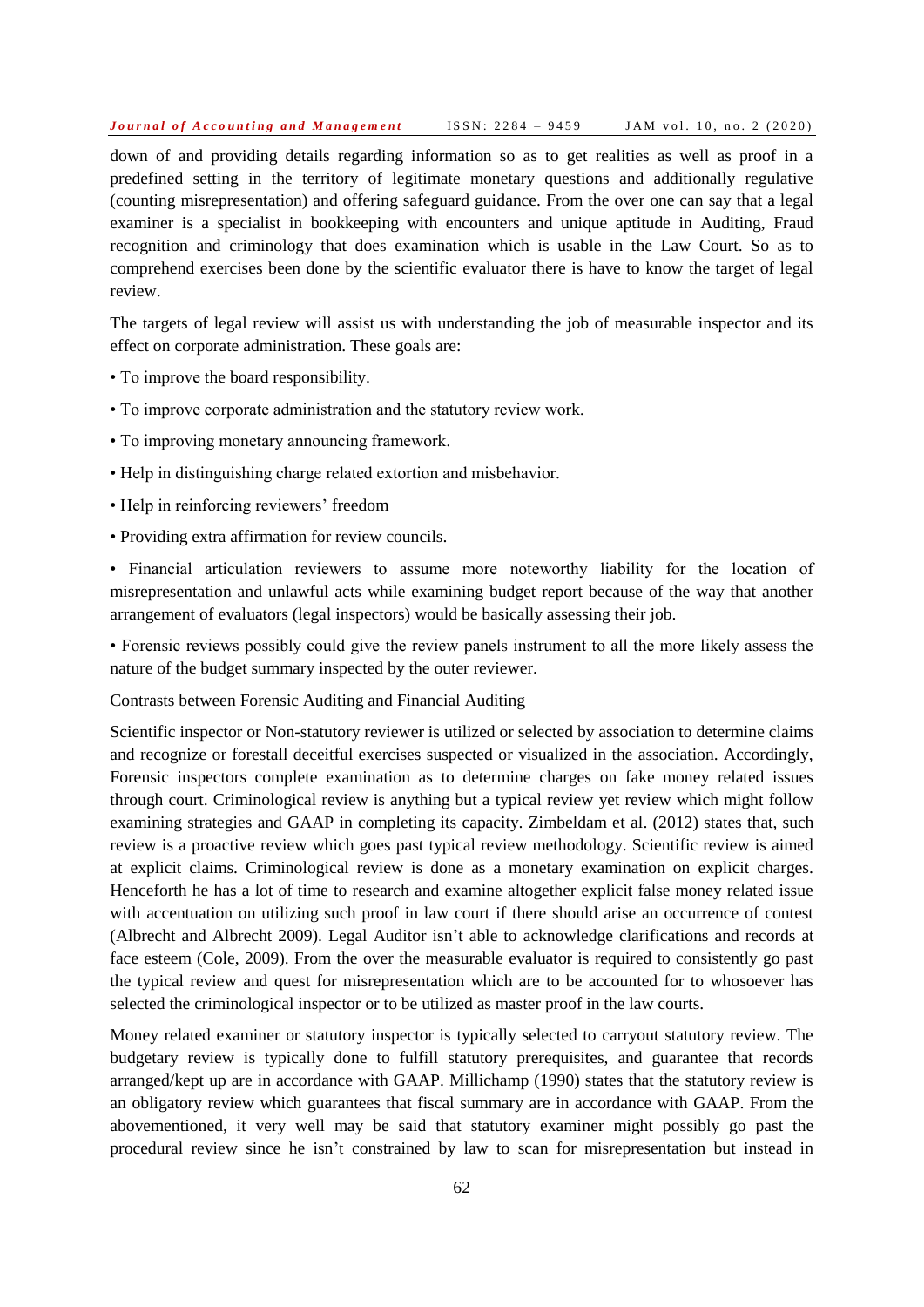completing its review work if extortion is identified he will disclose it. Statutory inspector is general in nature. As per Millucky and Mac (2013), money related review is completed on general budgetary issues, (that implies the examiner considers all issues and concerns identifying with bookkeeping). Money related examiners ordinarily don't tunnel further into reports and clarifications, this implies monetary evaluator for the most part doesn't complete point by point diagnostic investigation of budgetary archives and clarifications rather he attempts to offer assurance to accounts arranged by the board and their workers which are in accordance with GAAP and statutory guideline, (Cole 2009).

#### **4.2. Duties of Criminological Assessors in Fighting Duplicitous Undertakings and Malpractices**

The legal inspectors or misrepresentation examiners have the duties that are recorded underneath:

i. Directing Enquiry: The legal inspector doesn't complete procedural review, however conveys a review which conducts examination as to identify misrepresentation or wrongdoing utilizing PC programs or logical information. This implies the criminological examiner ought to have the capacity to utilize PC scientific devices that could be both programming and equipment in completing its capacity as to distinguish or forestall fake exercises. In this way by utilizing the PC scientific instruments in completing his obligations, advanced false exercises can be battled.

ii. Scrutinizing Monetary Business deal: According to Owojori and Asolu (2009), a stematic evaluator in completing his capacity breaks down money related exchange including unapproved moves of money between organizations. Thus, legal reviewers are required to have uncommon aptitudes in investigating reports for genuineness, change, imitation or duplicating (Cole, 2009). Henceforth, by having such aptitudes, the legal reviewer in completing his obligations can without much of a stretch identify blunders, deceitful exercises and oversights in this way forestalling and lessening false exercises. A measurable reviewer is liable for dissecting, recognizing the sorts of misrepresentation that could happen and their manifestations (Zimbleman et. al., 2012).

iii. Rebuilding a fragmented bookkeeping archives: The measurable evaluator in completing his capacity remakes inadequate bookkeeping records as to settle protection claims, over stock valuation, demonstrating illegal tax avoidance exercises by reproducing money exchanges. (Owojori & Asaolu 2009). So as to battle false exercises, the criminological reviewer with his abilities (Technological, correspondence and mastery aptitudes) in bookkeeping information can reproduce deficient bookkeeping records, thus assisting with recognizing and forestall misrepresentation and guaranteeing great inward control framework and great corporate administration.

iv. Embezzlement examination: In doing misappropriation examination and giving documentation, and exchange of protection settlements the scientific reviewer utilizes his uncommon expertise and experience, in this way assisting with distinguishing the offender and sum stole. It follows that measurable reviewers usually incorporate scam recognition, certification and introduction in unlawful preliminaries and cases (Cabole, 2009). Count of monetary harms; follow pay and resources, frequently trying to discover concealed resources or pay, reproduction of fiscal summary that may have been crushed or controlled.

v. Knowledgeable observer.

There is an obligation that measurable reviewers must be master (specialists) in budgetary issues and should have lawful information which could empower him distinguish fake exercises which are to be introduced in the claim (Cabole, 2009; Wallace, 2009). Recognizing Tax related extortion and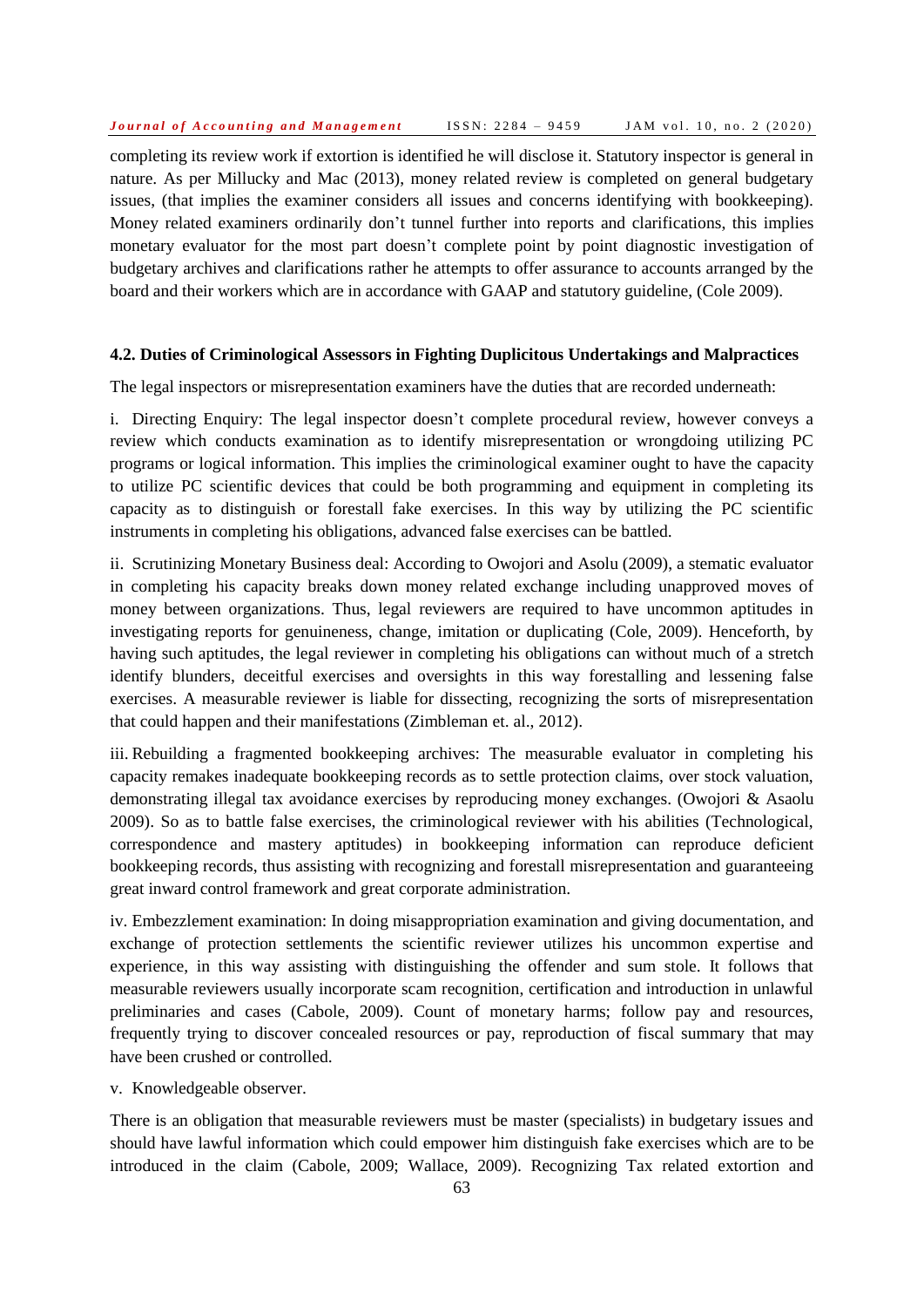misbehavior With the utilization of diagnostic and innovative aptitude, the criminological examiner can without much of a stretch identify charge related misrepresentation and impropriety executed by the executives in this manner forestalling corporate disappointment and guaranteeing great corporate administration. Cleary and Thibodean (2005) states that the legal reviewer realizes how to recognize and forestall business misrepresentation utilizing Benford law (an extortion investigative advanced device). In this manner, from the abovementioned, one might say that measurable evaluators in assisting with recognizing and forestall deceitful exercises could be believed to have helped associations in diminishing assessment related extortion and misbehavior which most time had prompted corporate breakdown.

## **5. Conclusion and Recommendations**

## **5.1. Conclusion**

The capacity to distinguish extortion or tax avoidance is critical towards charge consistence. For example, it requires being down to earth to review all cases, the dread of being gotten would be adequate to go about as a hindrance. Expense authorities ought to be presented to sufficient and consistent preparing; both at home and abroad, for a superior comprehension of late residential and global duty issues, which could then be used, to detail fruitful assessment consistence systems. The significance of measurable examining can't be thought little of because of worldwide tireless execution of extortion in associations. This to be sure has made analysts and the board of organizations to investigate different methods for handling and diminishing the hazard of misrepresentation.

#### **5.2. Recommendations**

The accompanying suggestions are in this way made:

i. The administration of criminological evaluators ought to be utilized in Nigerian associations. This should be possible by correcting the current resolutions, in this manner making scientific inspectors one of the review group;

ii. Criminological reviewing ought to be instructed in tertiary organizations to all the more likely educated and competent bookkeepers;

iii. Moral crusade among representatives towards growing high good guidelines should be advocated;

iv. Rehearsing Accountants ought to likewise represent considerable authority in legal reviewing;

v. Extortion culprits ought to be appropriately endorsed with no dread or favor.

#### **Acknowledgement**

Electronic copy of the first version is available at: http://ssrn.com/abstract=2640502